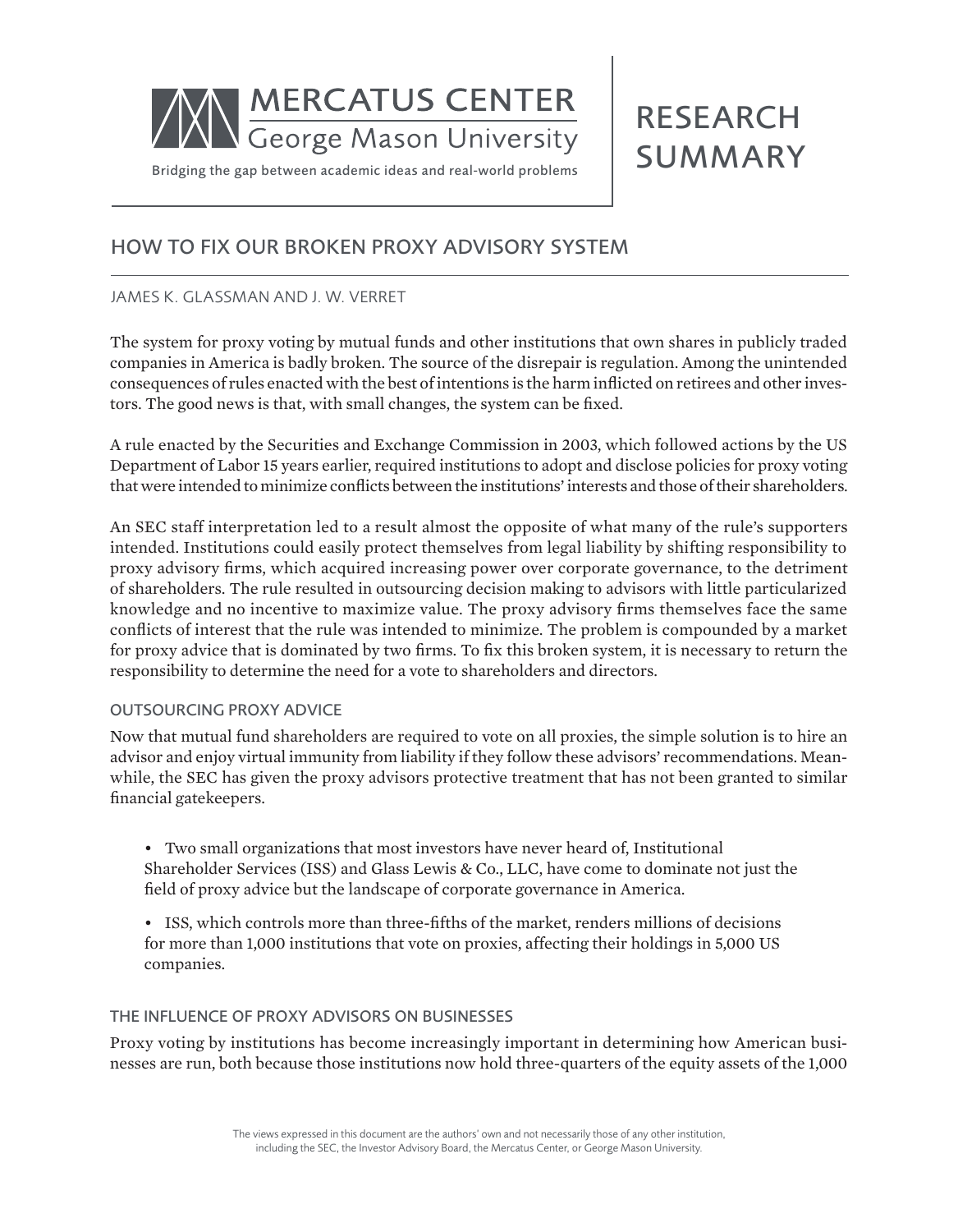largest public corporations and because shareholder activism has increased, with the encouragement of government.

• For example, the Dodd-Frank law requires public companies to hold "Say-on-Pay" shareholder votes on executive compensation plans. While these votes are nonbinding, corporate directors risk lawsuits if they ignore shareholder opposition. ISS has been especially active in recommending "no" votes on many pay plans.

• Between them, ISS and Glass Lewis influence the votes of one-fourth to one-half of the shares of the typical mid- or large-cap company. A Stanford University study found that opposition by a proxy advisor results in a "20% increase in negative votes cast." That figure underestimates the power of ISS and Glass Lewis since corporations trying to avoid a negative recommendation from a proxy advisory firm will shape their policies accordingly.

## IMPACT OF PROXY ADVISORS ON SHAREHOLDER VALUE

It is essential to evaluate whether the policies these powerful proxy advisory firms advocate actually enhance shareholder value—the aim of good corporate governance.

• A lack of transparency makes research difficult, but studies of Say-on-Pay and exchange offers (also called options repricing) show that ISS's recommendations *deplete* shareholder value to a significant degree.

• ISS also backs other governance policies—such as independent chairs and golden parachutes—for which support in the academic literature is mixed, at best.

The ultimate result is lower returns for investors, including retirees.

## REASONS FOR POOR-QUALITY ADVICE BY PROXY ADVISORY FIRMS

Lack of resources to examine proxy questions in depth and with regard for the nuances inherent in the management of specific corporations, misaligned incentives, and the very conflicts of interest that the SEC tried to avoid yield suspect recommendations by the advisory firms.

• Their use of "one-size-fits-all" guidelines has produced such absurdities as recommending a vote against Warren Buffett as a director of Coca-Cola.

The proxy advisors are not shareholders and do not bear the cost of bad decisions. Their incentives are therefore not aligned with those of investors, who are directly affected by loss in value of their investment from bad decisions, or corporate directors, who themselves own shares and risk lawsuits and diminished reputations for poor decisions.

• In addition, proxy advisors suffer from the conflicts of interest that the SEC tried to avoid. Some of their largest clients are giant pension plans run by unions and politically motivated individuals, with strong social, labor, and environmental agendas. Other clients are public corporations—"issuers" —themselves. ISS, for instance, advises issuers on governance policy (including how to get proxy questions approved) and at the same time advises institutions on how to vote.